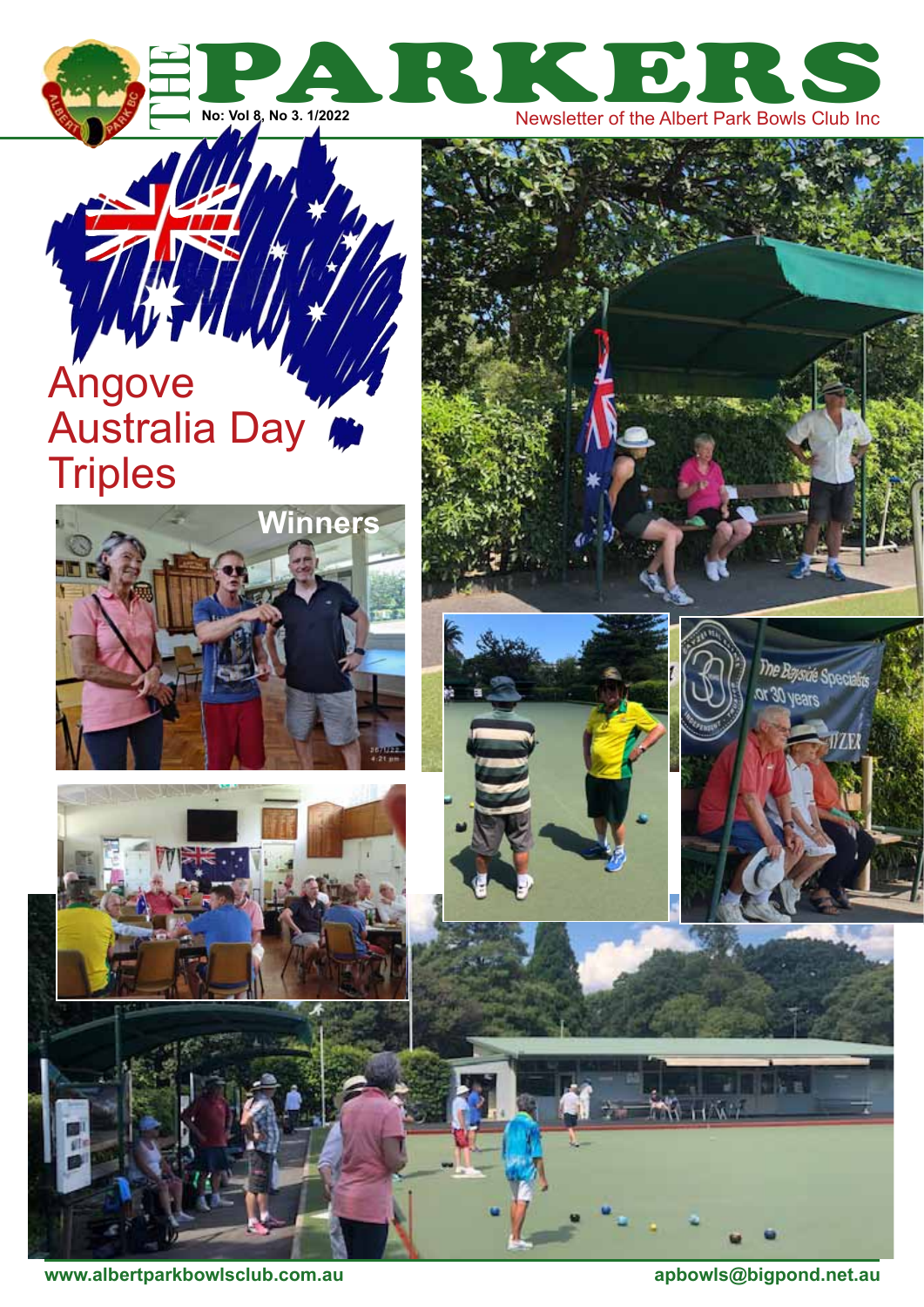# THE PARKERS -**Club Championships Results ladies singleS**

*Winner:* Margot Keenan *Runner-up:* Kerry Cavanagh



**Men's singleS** *Winner:* Mark Solonsch *Runner-up:* Rob Huddle





#### **Club proportional** *Winner:* Rob Huddle *Runner-up:* Max Tritton



## **Junior singles championship**



*Winner:* Jonno (Jonathan) Hatzivlastou *Runner-up:* Elih Durrant *President congratulates the winner*





 **president's handicap** *Winner:* Graham Atkins *Runner-up:* Don McGregor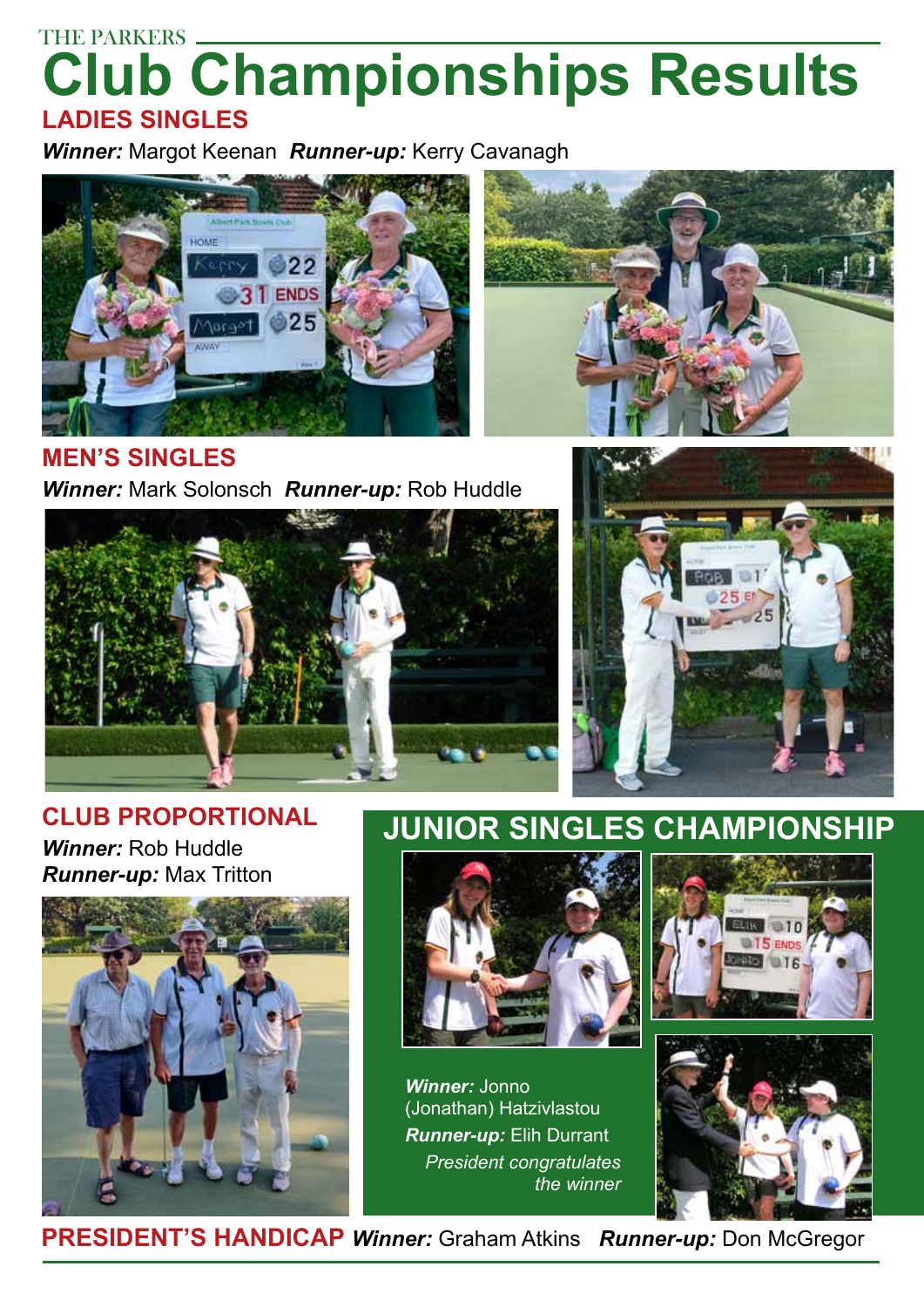**allocated to winners, runners-up, best 3rd and 4th**  game over 4 games of 8 ends<sup>c6</sup>

prize money

\$1,500



Rob FaiRweatheR invitation FouRs at Albert Park Bowls Club, St Vincent Gardens, Albert Park on satuRday 30th apRil, 2022 – 9.45am roll-up

**Entry fee \$120 per team (payable on arrival) includes a catered lunch** 

**Entry limited to 18 teams. FoR moRE InFoRmatIon contact: malcolm Stevenson: m 0418 318 297**

**nominations will be accepted by return email to mstevenson24@optusnet.com.au prior to 1st march 2022 and confirmed as received.**

**Spray Chalk and Grippo available for Example a handful of strip of the office**<br> **Example 2** access wall of the could supply substitute of same over the same over the spell of the bathroom could speed a handful of the bathroom could be the bathroom could be a



The bestselling bowls polish in the world. It assists with grip and is easy to apply to your bowls. To use, apply sparingly to surface of bowl, su Gripp allow to dry, polish with soft bowls cloth or polishing sleeve.

Made in Australia!

THE PARK **CHE PARKERS**